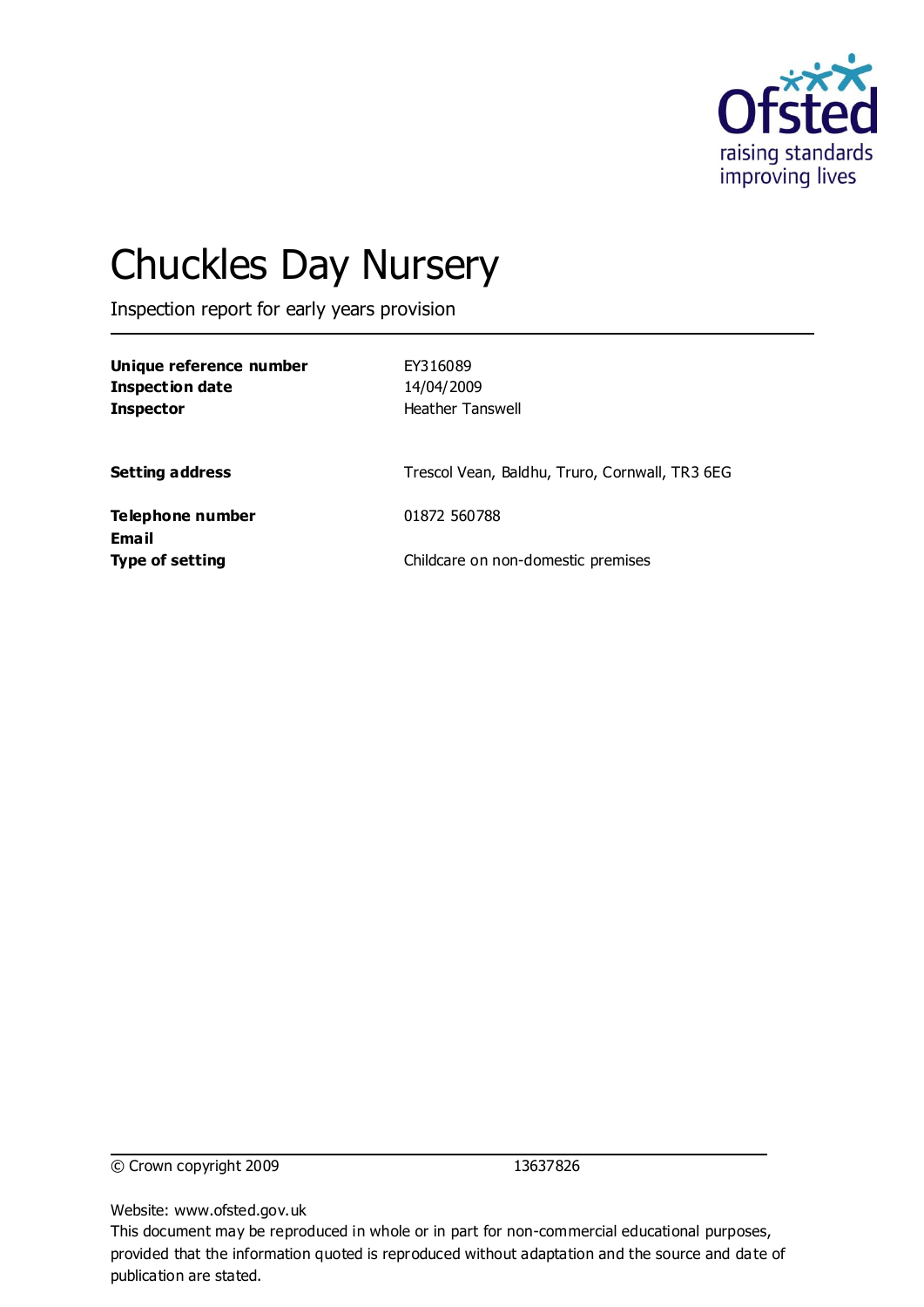### **Introduction**

This inspection was carried out by Ofsted under Sections 49 and 50 of the Childcare Act 2006 on the quality and standards of the registered early years provision. 'Early years provision' refers to provision regulated by Ofsted for children from birth to 31 August following their fifth birthday (the early years age group). The registered person must ensure that this provision complies with the statutory framework for children's learning, development and welfare, known as the *Early* Years Foundation Stage.

The report includes information on any complaints about the childcare provision which Ofsted has received since the last inspection or registration whichever is the later, which require Ofsted or the provider to take action in Annex C.

The provider must provide a copy of this report to all parents with children at the setting where reasonably practicable. The provider must provide a copy of the report to any other person who asks for one, but may charge a fee for this service (The Childcare (Inspection) Regulations 2008 regulations 9 and 10).

The setting also makes provision for children older than the early years age group which is registered on the voluntary and/or compulsory part(s) of the Childcare Register. This report does not include an evaluation of that provision, but a comment about compliance with the requirements of the Childcare Register is included in Annex B.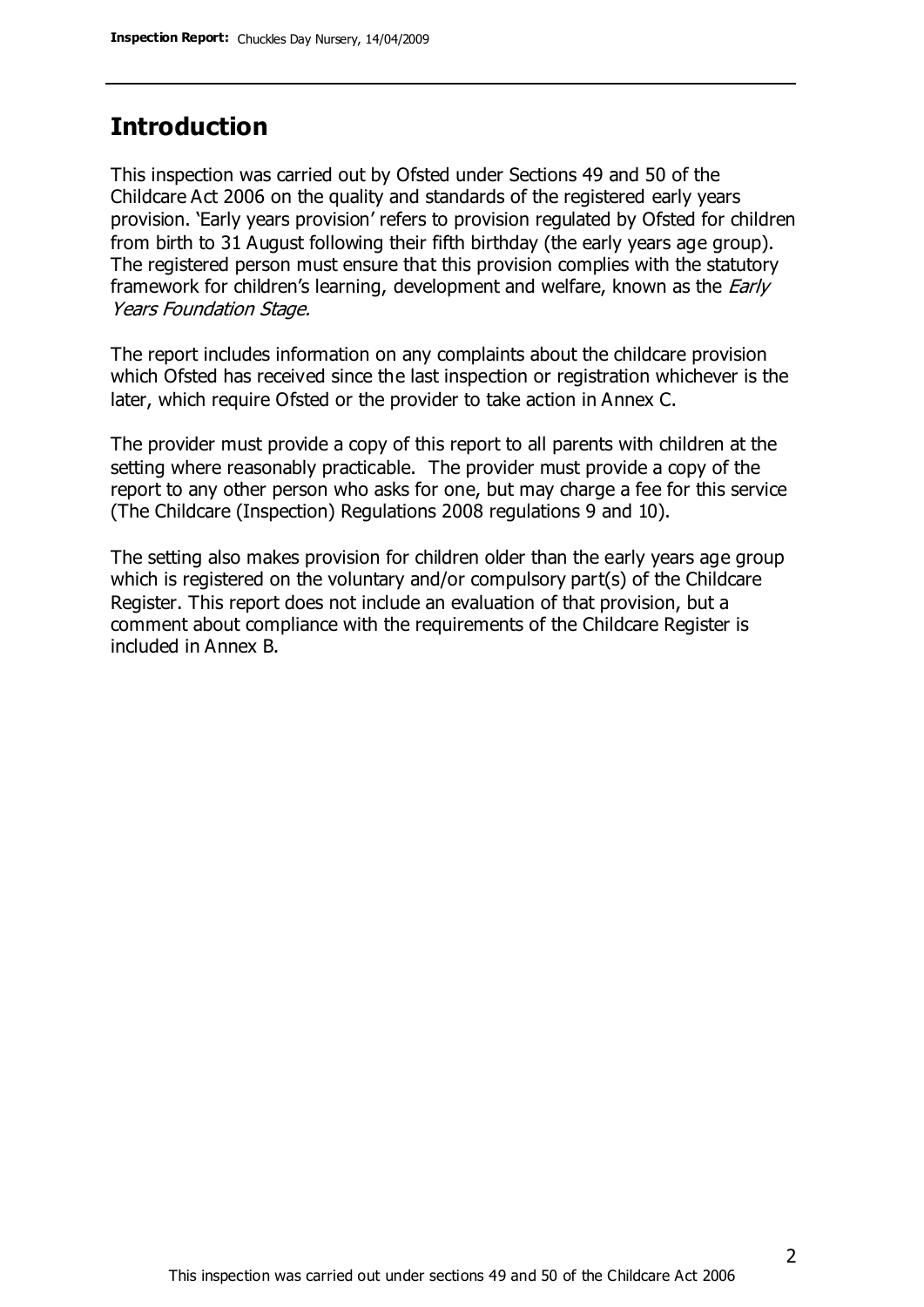# **Description of the setting**

Chuckles Day Nursery, Trescol Vean is one of two nurseries run by Chuckles Nurseries Ltd. It opened in 2005 and operates from the old school in the rural hamlet of Baldhu, close to the city of Truro, in Cornwall. All children share access to a garden and the old school playground, which is used for outdoor play activities. The premises are partially accessible as there are two steps up into the building.

The nursery is open each weekday from 08:00 until 18:00 for 51 weeks of the year, closing on statutory bank holidays and for one week at Christmas. The nursery is registered to care for a maximum of 45 children in the early years age range. The setting is in receipt of funding for the provision of free early education for children aged two, three and four and has links with the Malabar Children's Centre. There are currently 53 children attending who are within the early years age range. They come from a wide catchment area and some children also attend the early years units of a number of primary schools. The nursery supports children who speak English as an additional language. The nursery can also offer care to children aged over five years but has none attending currently. The provision is on the Early Years Register, and compulsory part of the Childcare Register.

There are 10 members of staff. Seven have early years qualifications to NVQ Level 2 or 3 or hold a relevant degree. Two staff are currently working towards a qualification.

### **Overall effectiveness of the early years provision**

Overall the quality of the provision is satisfactory. Good partnership with parents and established links with support workers from the local children's centre help children make sound progress in their learning. Everyone involved in the nursery has the opportunity to contribute ideas for further development bringing about appropriate improvements. The new planning, assessment and evaluation systems are not yet fully embedded in daily practice to make sure children make as much progress as they can and that all policies are up-to-date and fully implemented. Commitment from the owners, management and staff to get to know the children and their families well means that professional and caring relationships are a feature of this setting, ensuring children's emotional and cultural needs are met.

### **What steps need to be taken to improve provision further?**

To further improve the early years provision the registered person should:

- update child protection and complaints policies to ensure they have the correct up to date contact information
- ensure fire drills are practised routinely and details recorded so that everyone knows what to do in an emergency to keep children safe from harm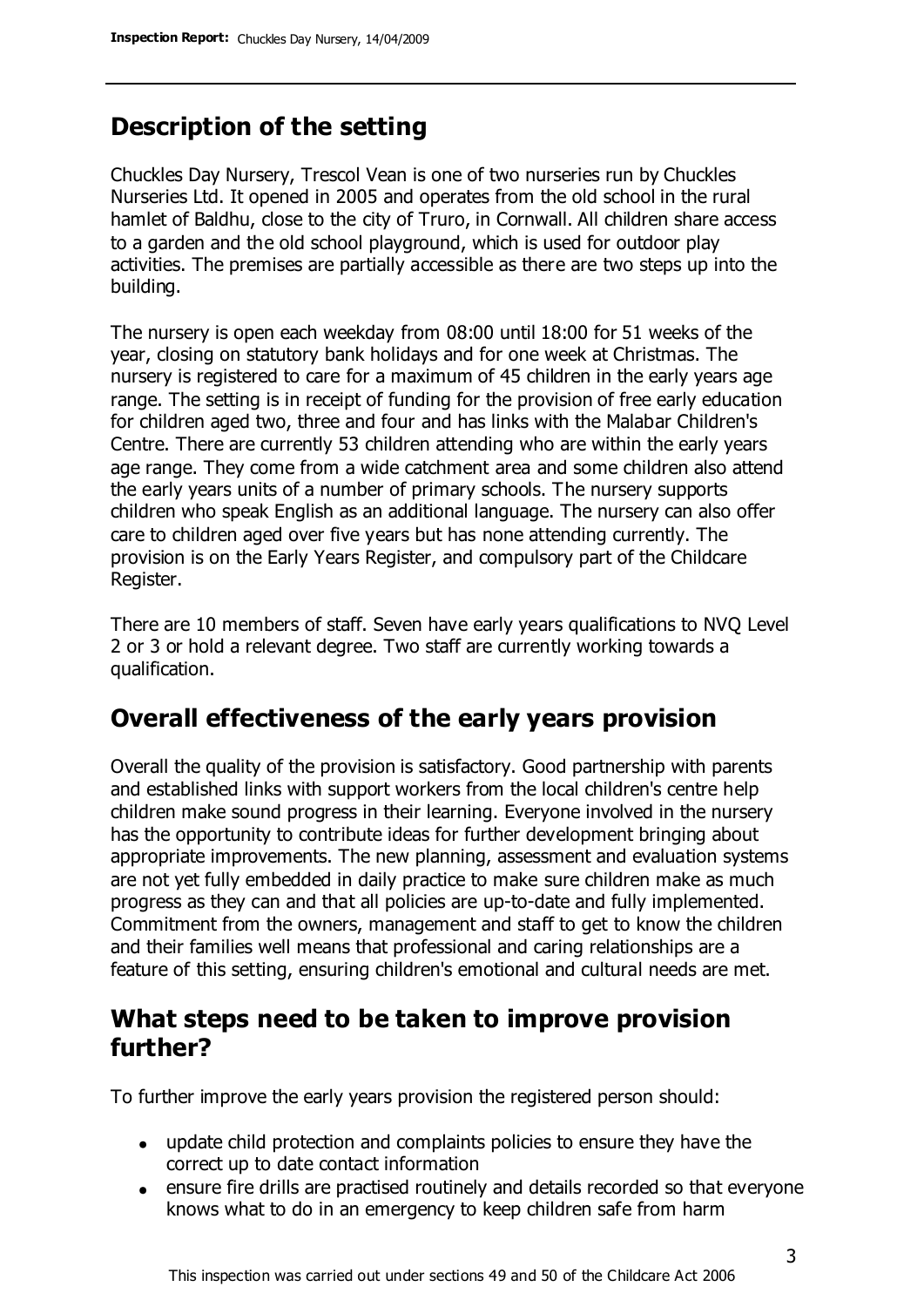- further develop planning and assessments to clearly show identified next steps for individual children's progress which can then be measured against their achievements
- develop the organisation of the learning environment and encourage children to select and use activities and resources independently to stimulate and maintain their interest in learning as they find things out for themselves
- make more effective use of daily routines such as large group activities to introduce and reinforce learning.

# **The leadership and management of the early years provision**

Right from the start, the nursery works very well with parents to promote good quality relationships and cultural understanding. Settling in procedures where parents stay as long as they wish and take time to relax as their children play with key workers, creates a warm and friendly atmosphere and confident children. The information gathered and shared ensures parents and staff stay up-todate with children's routine activities at home and nursery which means children's welfare needs are met. Parents are made aware, through newsletters and displays, how they can support complementary learning, for example, through learning rhymes at home linked to the nurseries planned activities.

Management and staff take care to safeguard children from harm. Access to the premises is monitored and recruitment procedures protect children from unvetted persons. Detailed registers including one to monitor the number of staff and children playing outside at any one time are accurately completed to ensure children stay safe and secure and that ratios are met well. Detailed risk assessments are in place. All the required policies and procedures are also in place, although some policies do not include all the necessary information.

The setting's self evaluation reflects the improvements made since the last inspection and the impact this has had on children's enjoyment. A new room is being developed for older children which will provide easy access to the outside play area and resources. The setting is working closely with a qualified teacher from a local children's centre to update their planning and assessment system in line with the principles of the Early Years Foundation Stage guidance. This process is in the early stages of development and is not yet sufficiently detailed or understood to ensure children make good progress in all areas of learning linked to their individual starting points and planned next steps.

# **The quality and standards of the early years provision**

Children enjoy their time at the nursery and benefit from the relationships they have with their past and present key workers. Although the nursery is divided into separate base rooms, children have some opportunities to share meal times and play together both indoors and out. Meals and snacks freshly prepared on the premises appeal to children's tastes and can be tailored to suit individual dietary needs. Suitable size portions of lunches such as sausage, sweet corn and potato followed by fresh fruit salad, go down very well with children of all ages and meet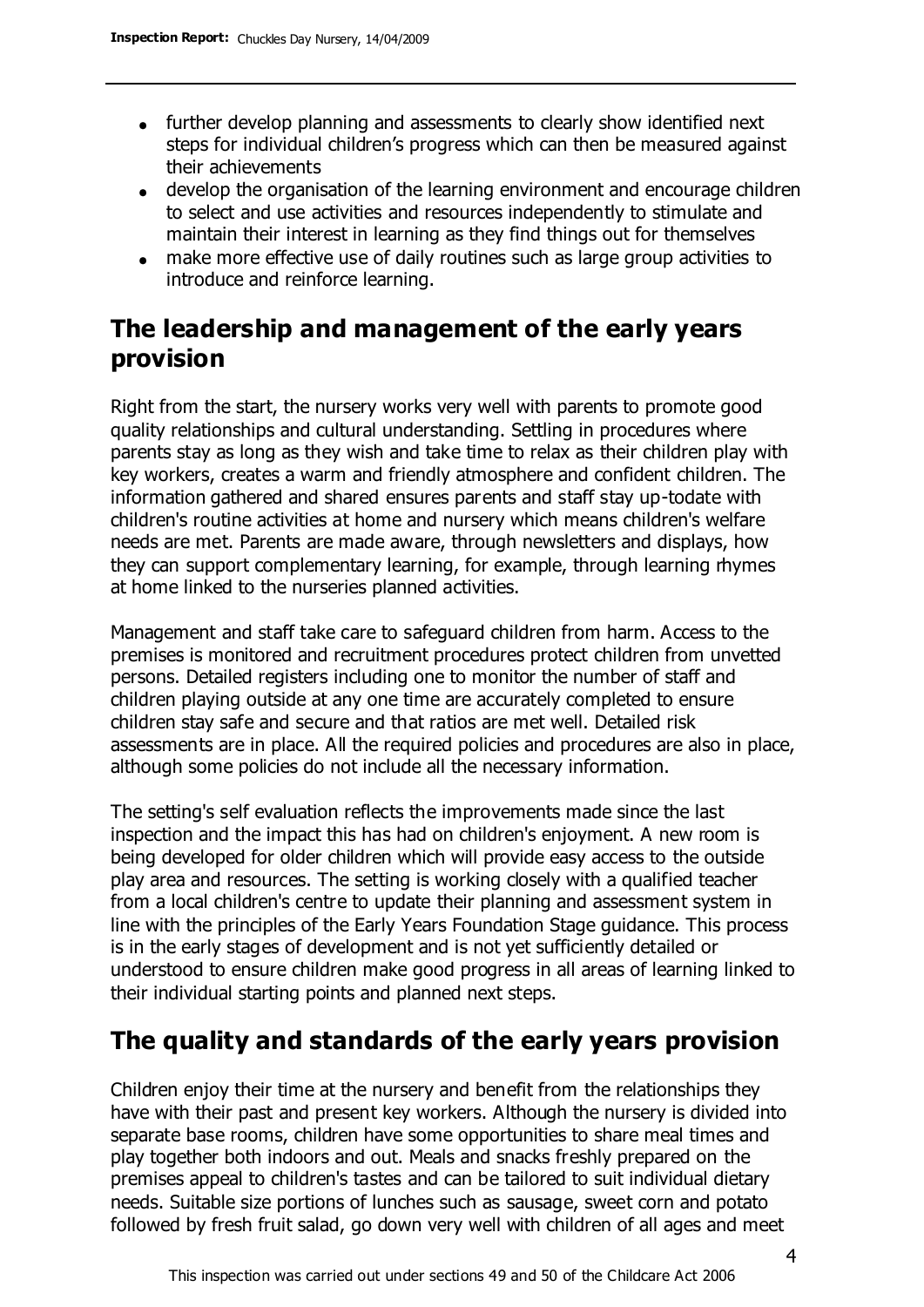their growing needs. All children play outside at some time during the day. Older children climb, pedal bikes and run about in the fresh air which promotes their physical strength and good health.

Indoors, the premises are colourful, bright and maintained to good standards of hygiene. Displays, resources and plans reflect the culture and language of the children who attend helping children feel valued and learn about the wider world they live in. Children learn to keep themselves safe as they are encouraged not to run about inappropriately to prevent trips and falls during music activities. Care is taken when changing nappies to minimise the risk of cross infection. Sometimes less care is taken when children hesitate to climb down steps or forget to wash their hands before mealtimes to make sure children learn how and why to independently take good care of themselves.

Daily routine activities such as story time are greeted with great excitement by the children who revel in looking at books, and taking part in familiar tales concentrating very well and knowing when to sit quietly, listen carefully and speak up. Children act out parts in nursery rhymes such as 'Five Current Buns' and staff model the spoken use of numbers one to five. However, there is no extension of this routine activity for the more able children to help them make progress in numeracy based on their individual targets for next steps in learning.

Large group adult led activities presented to the older children initially appeal to their sense of fun and desire to be active. Children enjoy playing musical instruments as they march around then dance to taped disco music and popular themes. Some adult led activities last too long and some children become bored. Although children show interest in alternatives, none are readily available or offered to help them make choices and progress using their own ideas. Some resources are not accessible; computers are turned off, sand pits are almost empty, and creative resources such as paint and other malleable materials are tidied away mid morning to make room for snack and lunch. This means children's creativity, independence and need to explore materials in their own time is not always encouraged to help them make good progress in all areas of learning. The youngest children have ready access to a wide range of resources linked to their current interest and stages of development to help them grow and develop though self initiated play.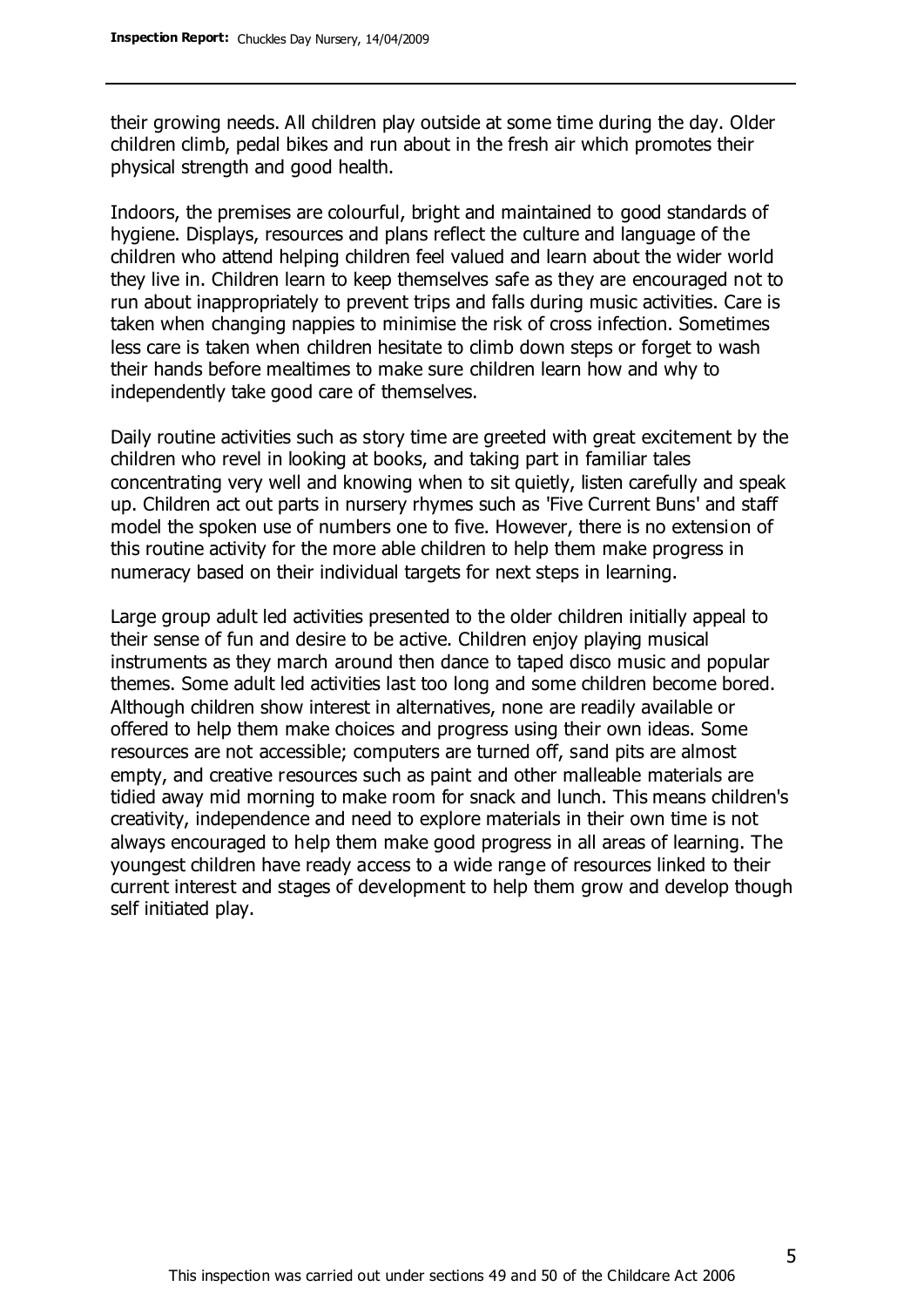# **Annex A: record of inspection judgements**

#### **The key inspection judgements and what they mean**

Grade 1 is Outstanding: this aspect of the provision is of exceptionally high quality Grade 2 is Good: this aspect of the provision is strong Grade 3 is Satisfactory: this aspect of the provision is sound Grade 4 is Inadequate: this aspect of the provision is not good enough

#### **Overall effectiveness**

| How effective is the provision in meeting the needs<br>of children in the Early Years Foundation Stage? |  |
|---------------------------------------------------------------------------------------------------------|--|
| How well does the provision promote inclusive practice?                                                 |  |
| The capacity of the provision to maintain continuous                                                    |  |
| improvement.                                                                                            |  |

### **Leadership and management**

| How effectively is provision in the Early Years               |  |
|---------------------------------------------------------------|--|
| <b>Foundation Stage led and managed?</b>                      |  |
| How effective is the setting's self-evaluation, including the |  |
| steps taken to promote improvement?                           |  |
| How well does the setting work in partnership with parents    |  |
| and others?                                                   |  |
| How well are children safeguarded?                            |  |

### **Quality and standards**

| How effectively are children in the Early Years<br><b>Foundation Stage helped to learn and develop?</b> |   |
|---------------------------------------------------------------------------------------------------------|---|
| How effectively is the welfare of children in the Early                                                 | 3 |
| <b>Years Foundation Stage promoted?</b>                                                                 |   |
| How well are children helped to stay safe?                                                              |   |
| How well are children helped to be healthy?                                                             | 3 |
| How well are children helped to enjoy and achieve?                                                      | 3 |
| How well are children helped to make a positive                                                         | 3 |
| contribution?                                                                                           |   |
| How well are children helped develop skills that will                                                   |   |
| contribute to their future economic well-being?                                                         |   |

Any complaints about the inspection or report should be made following the procedures set out in the guidance available from Ofsted's website: www.ofsted.gov.uk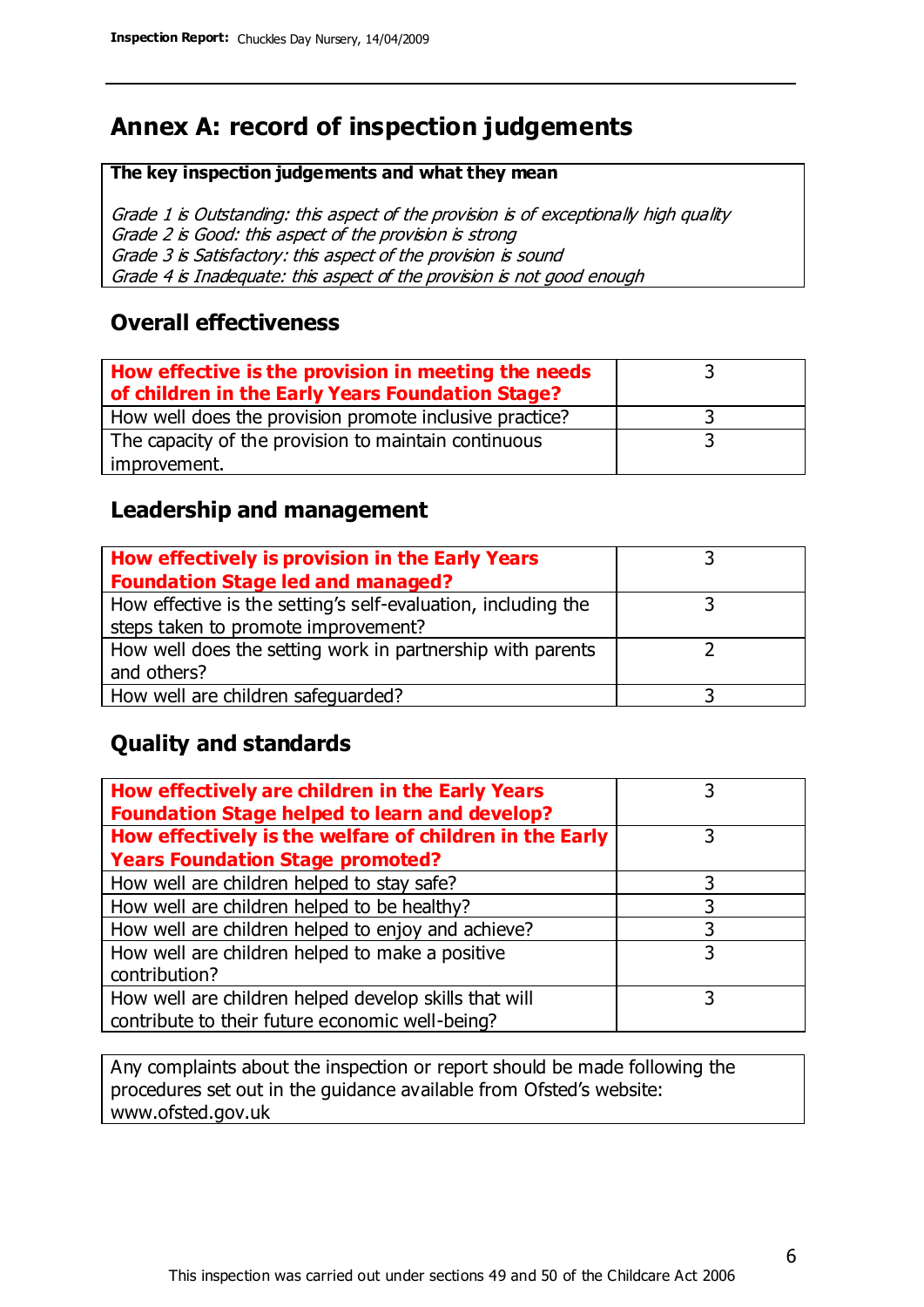# **Annex B: the Childcare Register**

The provider confirms that the requirements of the compulsory part of the Childcare Register are: Met